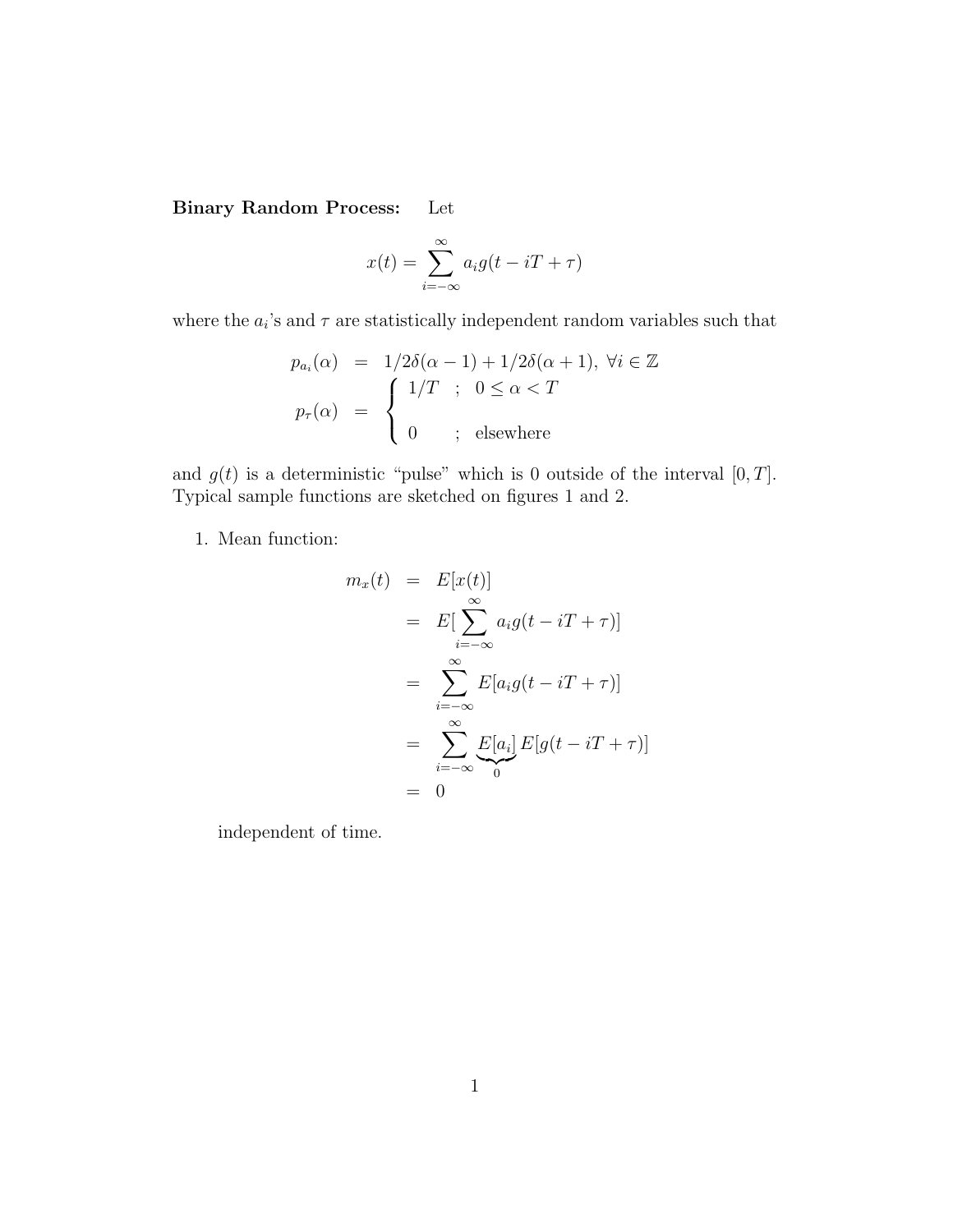2. Autocorrelation function:

$$
\mathscr{R}_x(t,s) = E[x(t)x(s)]
$$
\n
$$
= E\Big[\Big(\sum_{i=-\infty}^{\infty} a_i g(t - iT + \tau)\Big)\Big(\sum_{i=-\infty}^{\infty} a_i g(s - iT + \tau)\Big)\Big]
$$
\n
$$
= E\Big[\sum_{i=-\infty}^{\infty} \sum_{j=-\infty}^{\infty} a_i a_j g(t - iT + \tau) g(s - jT + \tau)\Big]
$$
\n
$$
= \sum_{i=-\infty}^{\infty} \sum_{j=-\infty}^{\infty} E[a_i a_j] E[g(t - iT + \tau) g(s - jT + \tau)]
$$
\n
$$
= \sum_{i=-\infty}^{\infty} \underbrace{E[a_i^2]}_1 E[g(t - iT + \tau) g(s - iT + \tau)]
$$
\n
$$
= \sum_{i=-\infty}^{\infty} E[g(t - iT + \tau) g(s - iT + \tau)]
$$

The expected value inside the above sum is expanded as follows:

$$
E[g(t - iT + \tau)g(s - iT + \tau)]
$$
  
= 
$$
\int_0^T g(t - iT + \alpha)g(s - iT + \alpha)p_{\tau}(\alpha)d\alpha
$$
  
= 
$$
\frac{1}{T} \int_{t - iT}^{t - (i-1)T} g(u)g(s - t + u)du
$$

where, in the last line, we use the change of variables

$$
u = t - iT + \alpha \Leftrightarrow \alpha = u - t + iT
$$
  
\n
$$
d\alpha = du
$$
  
\n
$$
\alpha = 0 \Rightarrow u = t - iT
$$
  
\n
$$
\alpha = T \Rightarrow u = t - (i - 1)T
$$

It follows that

$$
\mathcal{R}_x(t,s) = \sum_{i=-\infty}^{\infty} \frac{1}{T} \int_{t-iT}^{t-(i-1)T} g(u)g(s-t+u) \mathrm{d}u
$$

$$
= \frac{1}{T} \int_{-\infty}^{\infty} g(u)g(s-t+u) \mathrm{d}u
$$

$$
= \frac{1}{T} R_g(s-t)
$$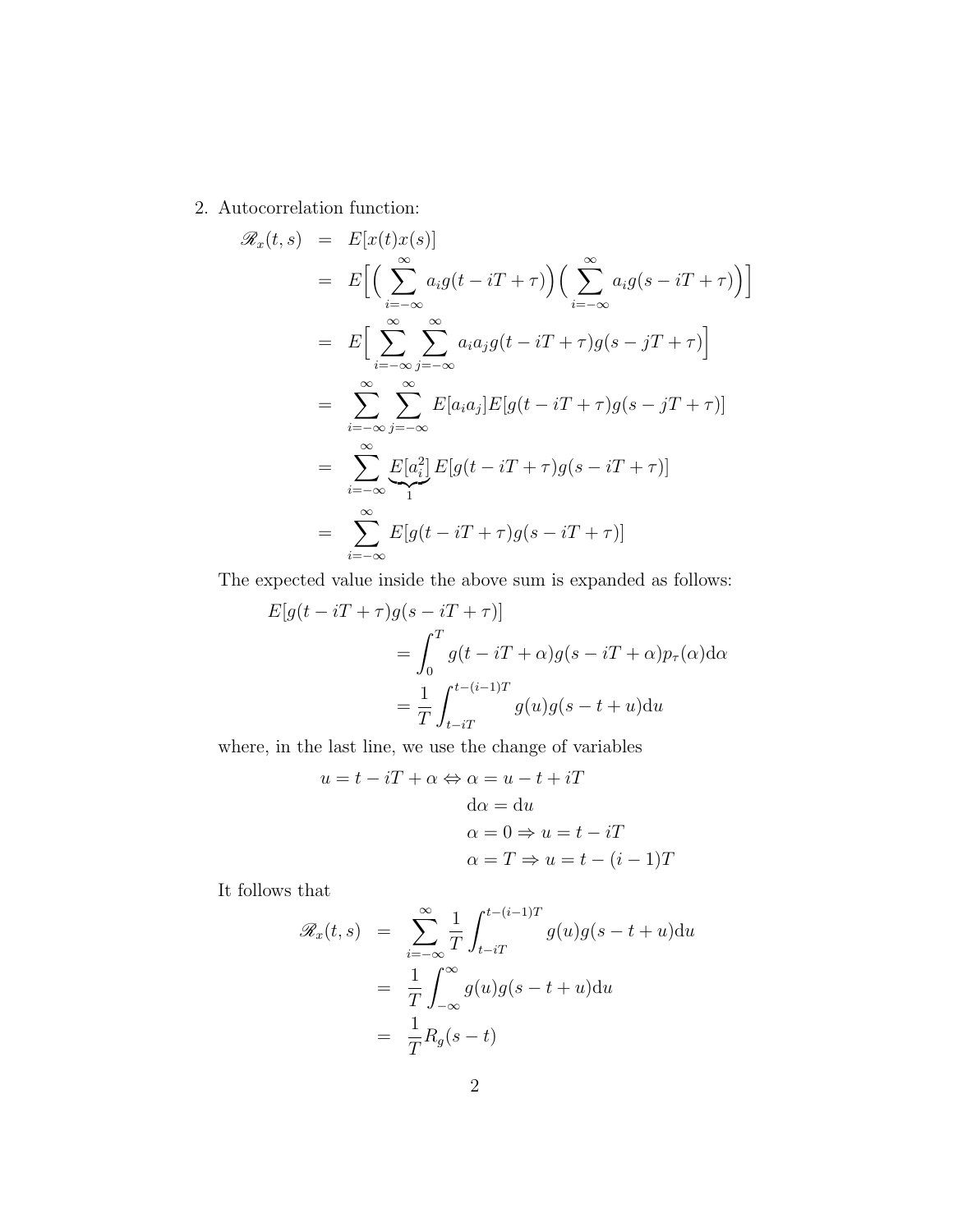where we define:

$$
R_g(t) = \int_{-\infty}^{\infty} g(u)g(u-t) \mathrm{d}u
$$
  
=  $g(t) * g(-t)$ 

Hence  $\mathscr{R}_x(t,s)$  is independent of the time origin.

*Remark.* The function  $R<sub>g</sub>(t)$  is called *(deterministic)* autocorrelation function of the energy signal  $g(t)$ . We have then showed that the autocorrelation function  $\mathcal{R}_x(t, s)$  of the binary random process  $x(t)$  is proportional to the deterministic autocorrelation function  $R_q(t)$  at  $s-t$ . Even though they bear the same name,  $\mathscr{R}_x(t,s)$  and  $R_g(t)$  are not to be confused;  $\mathscr{R}_x(t, s)$  is used with random processes and  $R_g(t)$  is used with deterministic (energy) signals.

Case 1 (Square pulse). The pulse is shown in figure  $1(a)$ . Typical sample functions are sketched on figures  $1(b) - 1(e)$ , and the corresponding autocorrelation function is plotted on figure 1(f).

Case 2 (Raised-sine pulse). The pulse is shown in figure  $2(a)$ . Typical sample functions are sketched on figures  $2(b)$  -  $2(e)$ , and the corresponding autocorrelation function is plotted on figure 2(f). Notice that the maximum value 0.375 in the autocorrelation function corresponds to:

$$
\frac{1}{T} \int_0^T g^2(t) dt = \frac{1}{1 \text{ ms}} \int_0^{1 \text{ ms}} \left( \frac{1 - \cos(2\pi (1 \text{ kHz})t)}{2} \right)^2 dt
$$
  
= 0.375

We take the Fourier transform of the autocorrelation functions of the binary random processes sketched in figures 1 and 2 to estimate the bandwidth requirements of an average sample function.

From above we have:

$$
\mathcal{R}_x(\tau) = \frac{1}{T} R_g(\tau)
$$

$$
= \frac{1}{T} g(\tau) * g(-\tau)
$$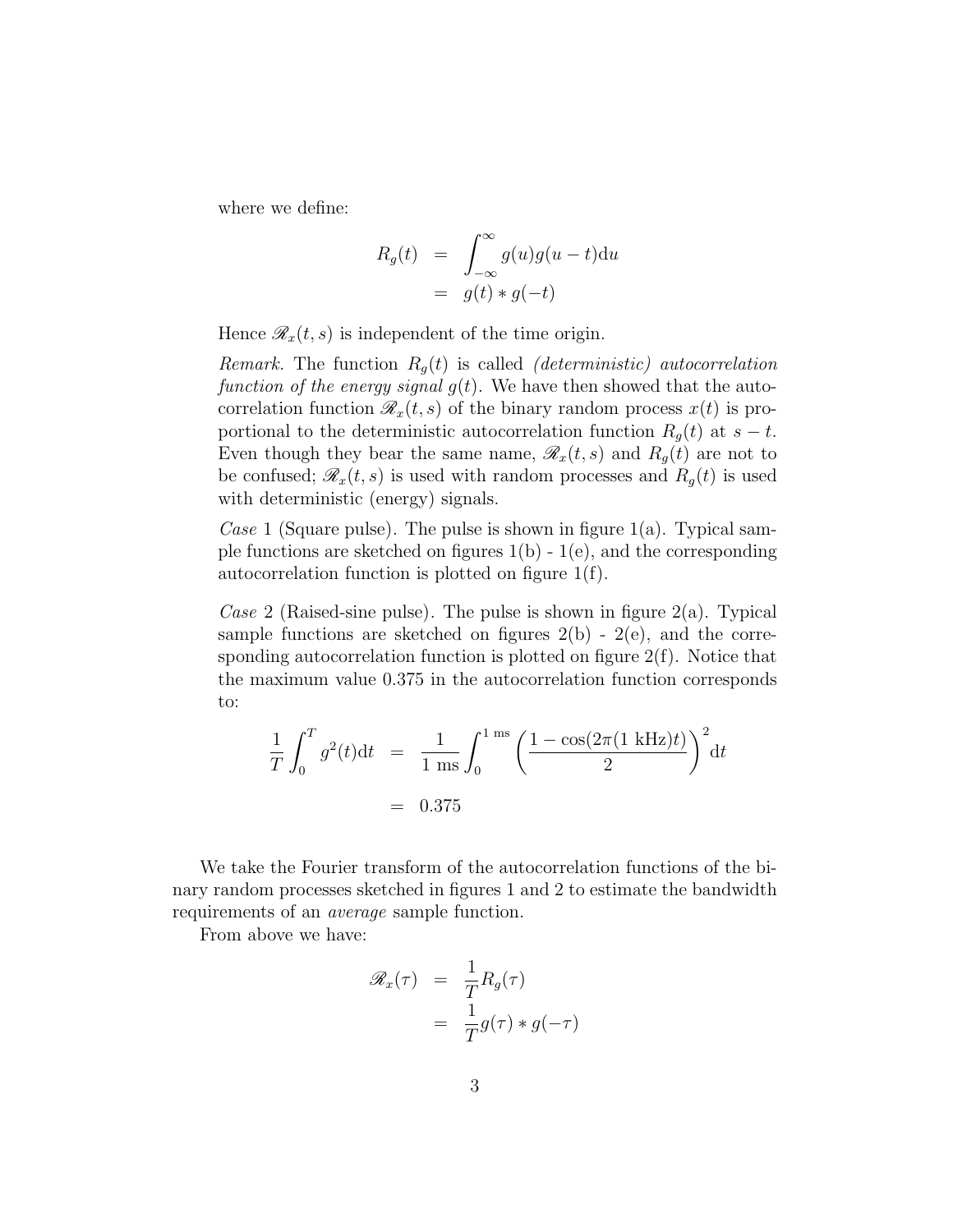

Figure 1: Binary random process with square pulses,  $T = 1$  ms.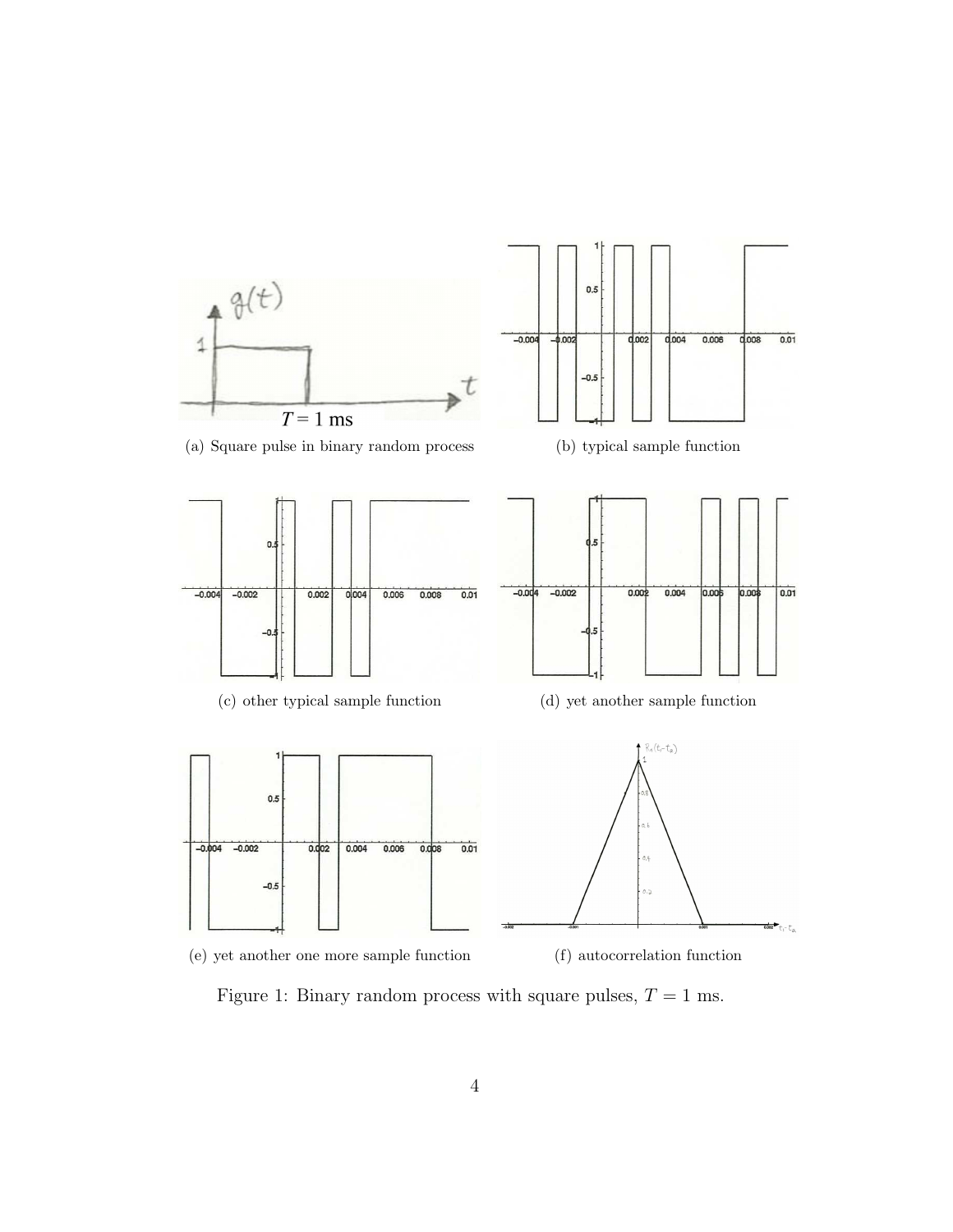

Figure 2: Binary random process with raised sine pulses,  $T = 1$  ms.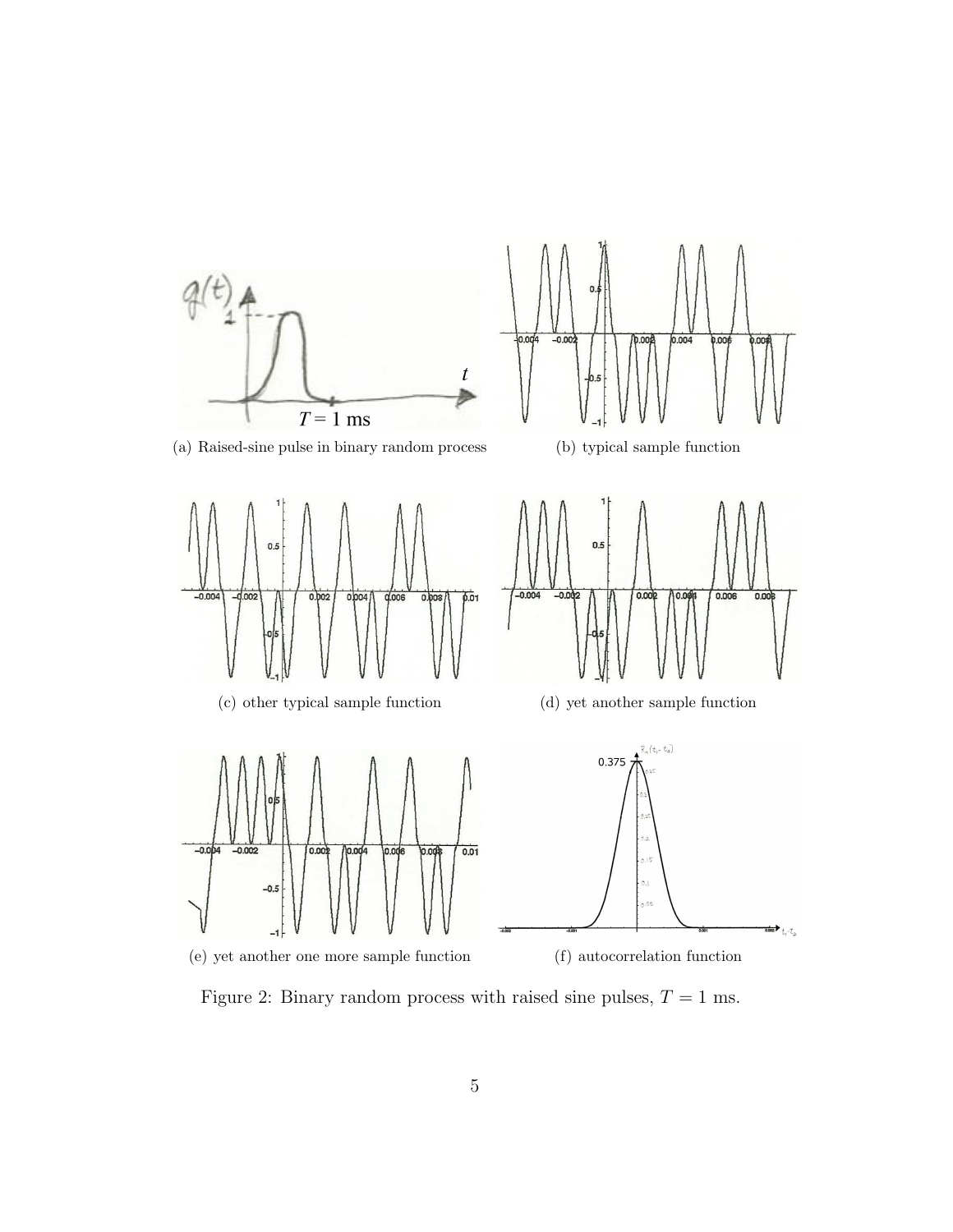By definition and the properties of the Fourier transform we have:

$$
S_x(f) = \mathcal{F}(\mathcal{R}_x(\tau))
$$
  
=  $\frac{1}{T}|G(f)|^2$ 

where  $G(f) = \mathscr{F}(g(t))$  denotes the Fourier transform of the pulse  $g(t)$ . In the following we use:

$$
\begin{array}{rcl}\n\text{sinc}(x) & \triangleq & \frac{\sin(\pi x)}{\pi x} \\
\text{rect}(x) & \triangleq & \begin{cases}\n1 & ; & -1/2 < x < 1/2 \\
0 & ; & \text{elsewhere}\n\end{cases} \\
\Delta(x) & \triangleq & \begin{cases}\n1 - 2|x| & ; & -1/2 < x < 1/2 \\
0 & ; & \text{elsewhere}\n\end{cases}\n\end{array}
$$

• For the rectangular pulse we use the Fourier transform pair:

$$
rect(t/(1 \text{ ms})) \longleftrightarrow (1 \text{ ms}) \text{ sinc}((1 \text{ ms}) f) =
$$
  
(1 ms) sinc(f/1000)

It follows that

$$
|G(f)| = (1 \text{ ms}) |\text{sinc}(f/1000)|
$$

for the rectangular pulse.<sup>1</sup>

• For the triangular pulse we use the Fourier transform pair

 $\Delta(t/(1 \text{ ms})) \longleftrightarrow (0.5 \text{ ms}) \text{ sinc}^2((0.5 \text{ ms}) f)$ 

This is  $G(f)$  for the triangular pulse.

• For the raised-cosine pulse we notice that

$$
g(t + 0.5 \text{ ms}) = \text{rect}(t/(1 \text{ ms})) \left( \frac{1 + \cos(2\pi t/(1 \text{ ms}))}{2} \right)
$$
  
=  $\frac{1}{2} \text{rect}(t/(1 \text{ ms})) + \frac{1}{2} \text{rect}(t/(1 \text{ ms})) \cos(2\pi t/(1 \text{ ms}))$ 

<sup>&</sup>lt;sup>1</sup> recall that the pulses go from 0 to  $T = 1$  ms, whereas the above goes from -0.5 ms to +0.5 ms. The time delay affects the phase of the Fourier transform only; it has no effect on the magnitude, which is all that is required here.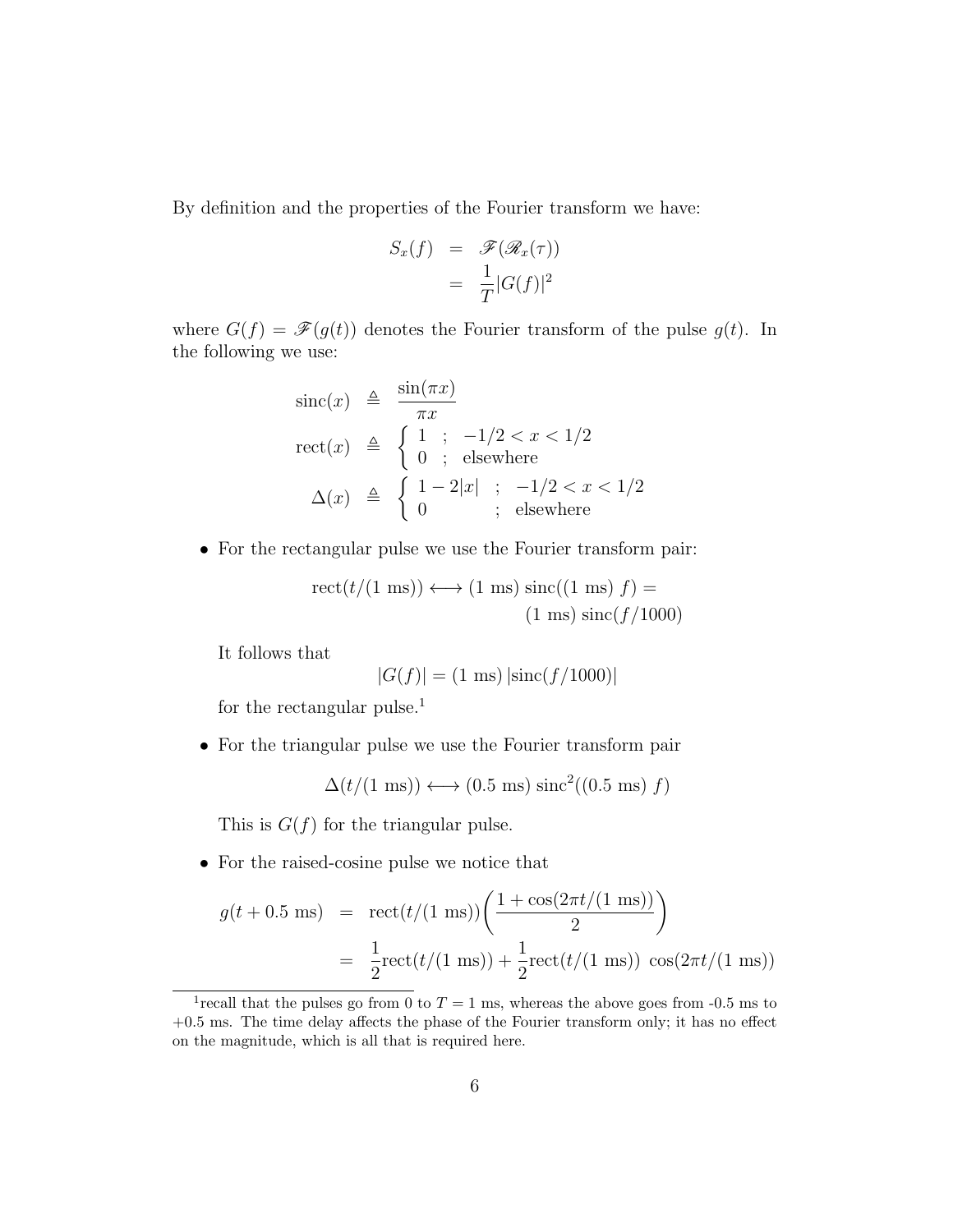Using the property of modulation on the Fourier transform pair

$$
\frac{1}{2}\text{rect}(t/(1 \text{ ms})) \longleftrightarrow (0.5 \text{ ms}) \text{ sinc}((1 \text{ ms}) f) =
$$
  
(0.5 ms) sinc(f/1000)

we obtain

$$
\frac{1}{2}\text{rect}(t/(1 \text{ ms})) \cos(2\pi t/(1 \text{ ms})) \longleftrightarrow (0.25 \text{ ms})\text{sinc}((1.0 \text{ ms})(f - (1 \text{ kHz}))) +
$$
  

$$
(0.25 \text{ ms})\text{sinc}((1.0 \text{ ms})(f + (1 \text{ kHz}))) =
$$
  

$$
(0.25 \text{ ms})\text{sinc}((f - 1000)/1000) +
$$
  

$$
(0.25 \text{ ms})\text{sinc}((f + 1000)/1000)
$$

It follows that

$$
|G(f)| = |(0.5 \text{ ms})\text{sinc}(f/1000) + (0.25 \text{ ms})\text{sinc}((f - 1000)/1000) + (0.25 \text{ ms})\text{sinc}((f + 1000)/1000)|
$$

for the raised cosine pulse.

Figure 3 shows sketches of the Power spectral densities of the binary random processes for the cases of rectangular pulse (green curve), triangular pulse (blue curve) and raised cosine pulse (red curve). Experimental measurements were taken which confirm the above results; refer to figure 4.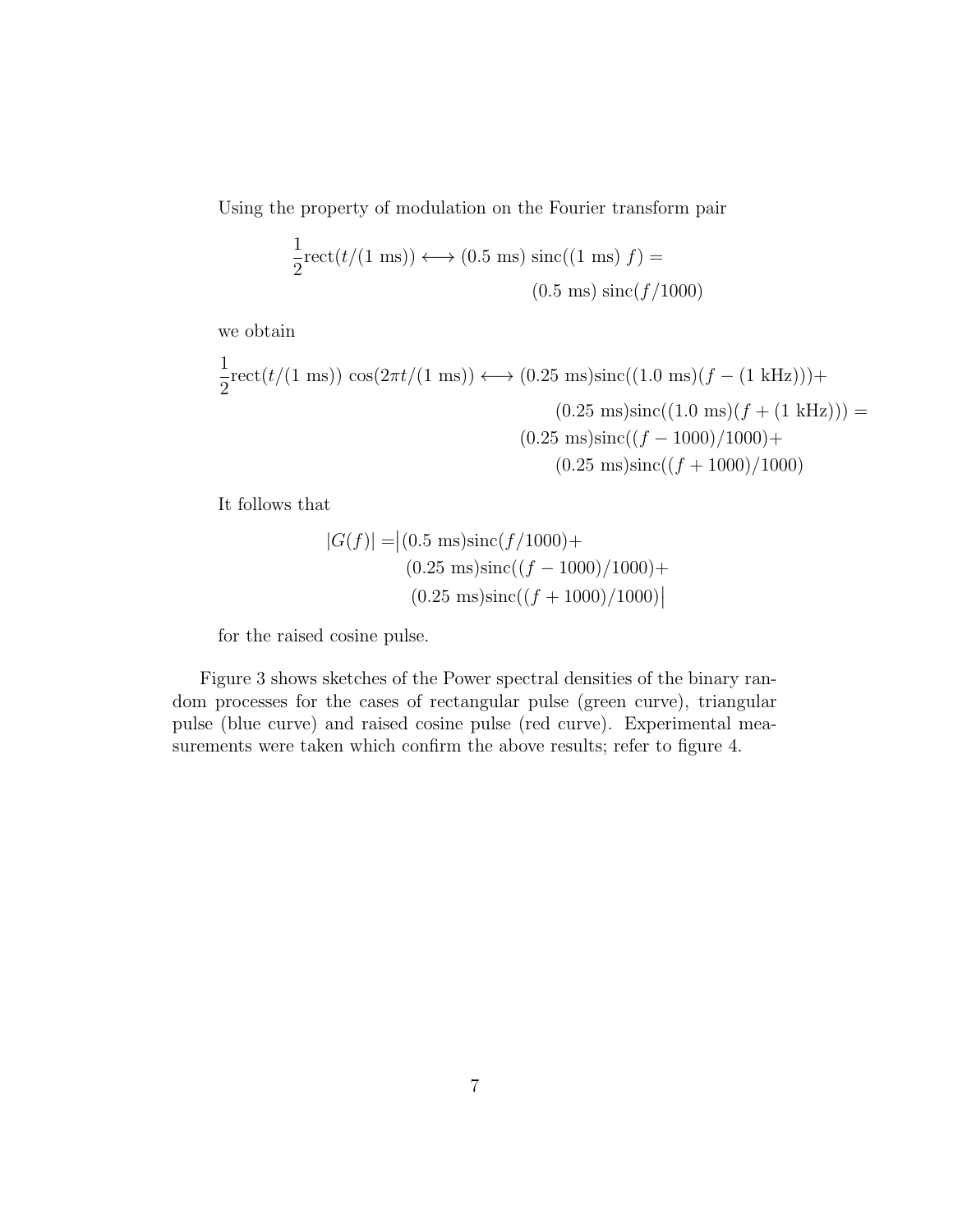

Figure 3: